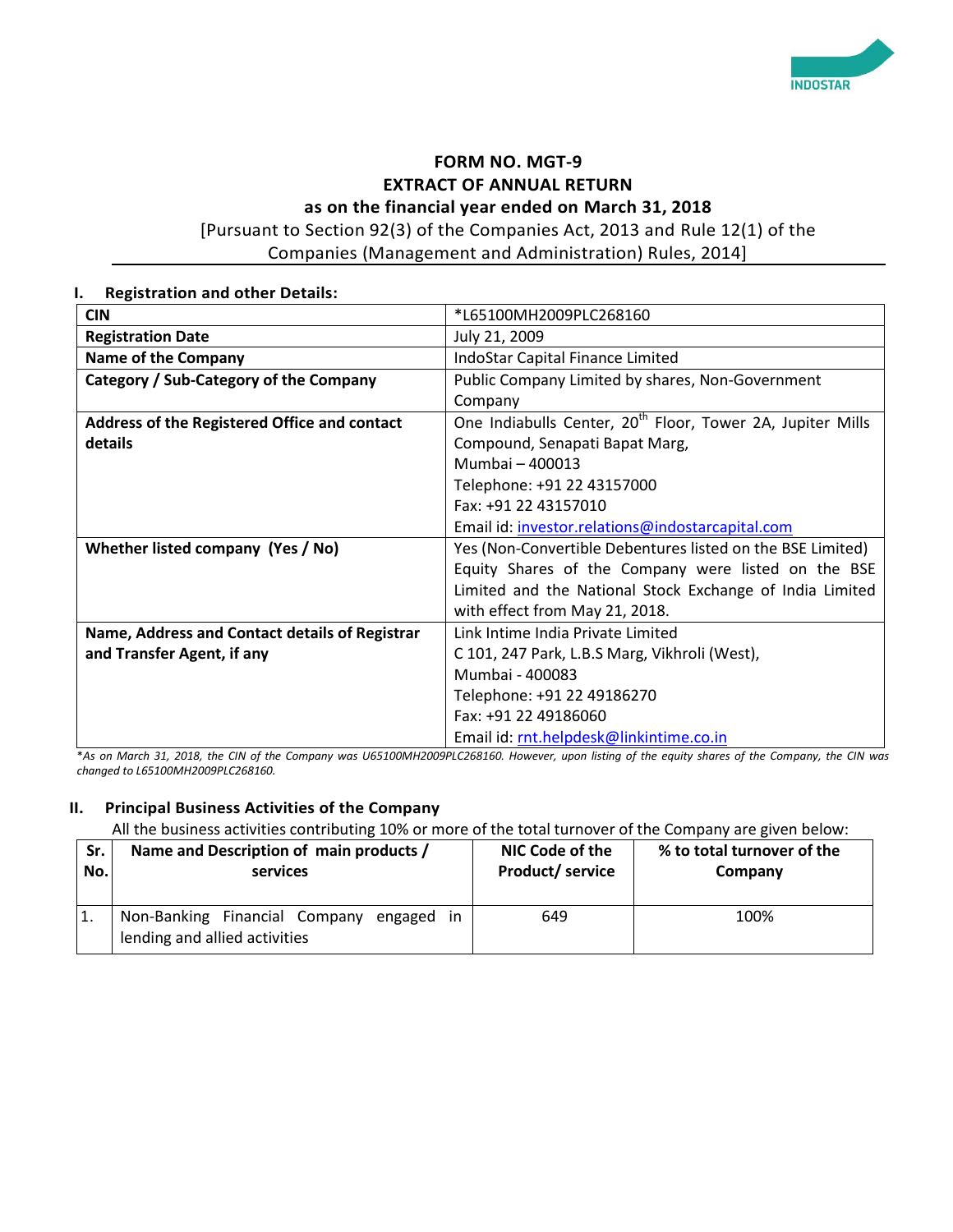

| Sr.<br><b>No</b> | Name and address of the<br>Company                                                                                                                                                             | <b>CIN/GLN</b>        | Holding/<br><b>Subsidiary</b><br>/ Associate | $%$ of<br>shares<br>held | <b>Applicable</b><br><b>Section</b> |
|------------------|------------------------------------------------------------------------------------------------------------------------------------------------------------------------------------------------|-----------------------|----------------------------------------------|--------------------------|-------------------------------------|
| 1.               | Indostar Capital<br>3 <sup>rd</sup><br>Standard<br>Floor,<br>Chartered<br>Tower,<br>Bank<br>Street, 19 Cybercity, Ebene<br>72201, Mauritius                                                    | 098649 C1/GBL         | Holding<br>Company                           | 90.37%                   | Section 2(46)                       |
| 2.               | IndoStar Asset<br>Advisory<br><b>Private Limited</b><br>One Indiabulls Center, 20 <sup>th</sup><br>Floor, Tower 2A, Jupiter<br>Mills Compound, Senapati<br>Bapat Marg, Mumbai<br>400013        | U67100MH2013PTC240676 | Subsidiary<br>Company                        | 100%                     | Section 2(87)(ii)                   |
| 3.               | IndoStar<br>Home<br>Finance<br><b>Private Limited</b><br>One Indiabulls Center, 20 <sup>th</sup><br>Floor, Tower 2A, Jupiter<br>Mills Compound, Senapati<br>Marg,<br>Mumbai<br>Bapat<br>400013 | U65990MH2016PTC271587 | Subsidiary<br>Company                        | 100%                     | Section 2(87)(ii)                   |

### **III. Particulars of Holding, Subsidiary and Associate Companies**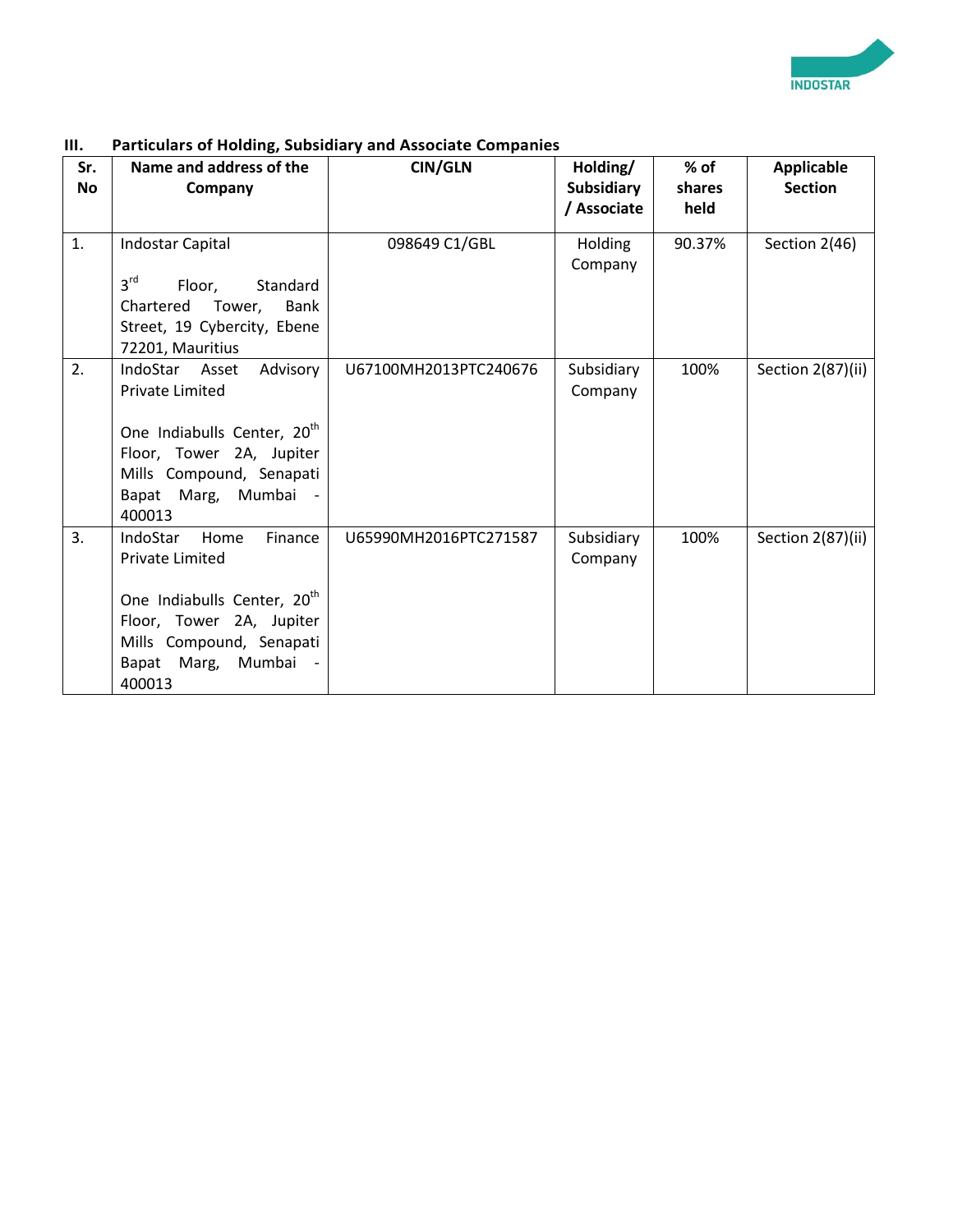

# **IV. Share Holding Pattern (Equity Share Capital Breakup as percentage of Total Equity)**

i) Category-wise Share Holding

| Category of                             |                          |                            | No. of Shares held at the beginning of the year |                            | No. of Shares held at the end of the year |                            |                          | %                          |                            |
|-----------------------------------------|--------------------------|----------------------------|-------------------------------------------------|----------------------------|-------------------------------------------|----------------------------|--------------------------|----------------------------|----------------------------|
| <b>Shareholders</b>                     | Demat                    | Physical                   | Total                                           | % of                       | Demat                                     | Physical                   | Total                    | % of                       | Change                     |
|                                         |                          |                            |                                                 | <b>Total</b>               |                                           |                            |                          | Total                      | during                     |
|                                         |                          |                            |                                                 | <b>Shares</b>              |                                           |                            |                          | <b>Shares</b>              | the year                   |
| A. Promoters and Promoter Group         |                          |                            |                                                 |                            |                                           |                            |                          |                            |                            |
|                                         |                          |                            |                                                 |                            |                                           |                            |                          |                            |                            |
| 1) Indian                               |                          |                            |                                                 |                            |                                           |                            |                          |                            |                            |
| a) Individual/HUF                       | $\overline{\phantom{a}}$ | $\overline{\phantom{m}}$   | $\overline{\phantom{a}}$                        | $-\,-$                     | $\overline{\phantom{a}}$                  | $\overline{\phantom{a}}$   | $-\,-$                   | $\overline{\phantom{m}}$   | $-$                        |
| b) Central                              | $\overline{\phantom{a}}$ | $\qquad \qquad -$          | $- -$                                           | $\overline{\phantom{a}}$   | $-$                                       | $\overline{\phantom{a}}$ . | $\overline{\phantom{a}}$ | $\overline{\phantom{a}}$ . | $\overline{\phantom{a}}$ . |
| Government                              |                          |                            |                                                 |                            |                                           |                            |                          |                            |                            |
| c) State Govt (s)                       | $\overline{\phantom{a}}$ | $-\,-$                     | $\overline{\phantom{a}}$                        | $\overline{\phantom{m}}$   | $\overline{\phantom{a}}$                  | $\overline{\phantom{a}}$   | $-\, -$                  | $-\, -$                    | $-\,-$                     |
| d) Bodies Corp.                         | $\overline{\phantom{a}}$ | $-\, -$                    | $\overline{\phantom{a}}$                        | $-\hbox{--}$               | $\overline{\phantom{a}}$                  | $\overline{\phantom{a}}$   | $\overline{\phantom{a}}$ | $\overline{\phantom{a}}$   | $\overline{\phantom{a}}$   |
| e) Banks/FI                             | $\overline{\phantom{a}}$ | $\overline{\phantom{a}}$   | $\overline{\phantom{m}}$                        | $\overline{\phantom{a}}$   | $\overline{\phantom{a}}$                  | $\overline{\phantom{a}}$   | $\overline{\phantom{a}}$ | $\overline{\phantom{a}}$   | $\overline{\phantom{a}}$   |
| f) Any Other                            | $\overline{\phantom{a}}$ | $\overline{\phantom{a}}$   | $-$                                             | $\overline{\phantom{a}}$   | $- -$                                     | $\overline{\phantom{a}}$   | $\overline{\phantom{a}}$ | $\overline{\phantom{a}}$ . | $\overline{\phantom{a}}$   |
| Sub-total (A) $(1)$ :-                  | $\overline{\phantom{a}}$ | --                         | $\overline{\phantom{a}}$                        | $\overline{\phantom{a}}$   | $\overline{\phantom{a}}$                  | --                         | $\overline{\phantom{a}}$ | $\mathbf{H}$               | $\overline{\phantom{a}}$   |
| 2) Foreign                              |                          |                            |                                                 |                            |                                           |                            |                          |                            |                            |
| a) NRIs - Individuals                   | $\overline{\phantom{a}}$ | $\overline{\phantom{a}}$   | $\overline{\phantom{a}}$                        | $\overline{\phantom{a}}$   | $\overline{\phantom{a}}$                  | $\overline{\phantom{a}}$ . | $\overline{\phantom{a}}$ | $\overline{\phantom{a}}$   | $\overline{\phantom{a}}$   |
| b) Other - Individuals                  | $\overline{\phantom{a}}$ | $\qquad \qquad -$          | $\overline{\phantom{a}}$                        | $\overline{\phantom{a}}$   | $-$                                       | $\overline{\phantom{a}}$   | $\overline{\phantom{a}}$ | $- -$                      |                            |
| c) Bodies Corp.                         | 7,22,37,635              | $\overline{\phantom{a}}$   | 7,22,37,635                                     | 92.19                      | 7,22,37,635                               | $\overline{\phantom{m}}$   | 7,22,37,635              | 91.81                      | (0.38)                     |
| d) Banks / FI                           | $\overline{\phantom{a}}$ | --                         | $\overline{\phantom{a}}$                        | --                         | $\overline{\phantom{a}}$                  | $\overline{\phantom{a}}$   | $\overline{\phantom{a}}$ | $\overline{\phantom{a}}$   | $\overline{\phantom{a}}$   |
| e) Any Other                            | $\overline{\phantom{a}}$ | $\overline{\phantom{m}}$   | $\overline{\phantom{a}}$                        | $\overline{\phantom{a}}$   | $\overline{\phantom{m}}$                  | $\overline{\phantom{a}}$   | $\overline{\phantom{a}}$ | $\overline{\phantom{a}}$   | $- -$                      |
| Sub-total (A) $(2)$ :-                  | 7,22,37,635              | $\overline{\phantom{a}}$   | 7,22,37,635                                     | 92.19                      | 7,22,37,635                               | $\overline{\phantom{a}}$   | 7,22,37,635              | 91.81                      | (0.38)                     |
| <b>Total shareholding</b>               | 7,22,37,635              | $\overline{\phantom{a}}$   | 7,22,37,635                                     | 92.19                      | 7,22,37,635                               | $\overline{\phantom{a}}$   | 7,22,37,635              | 91.81                      | (0.38)                     |
| of Promoter (A) =                       |                          |                            |                                                 |                            |                                           |                            |                          |                            |                            |
| $(A)(1)+(A)(2)$                         |                          |                            |                                                 |                            |                                           |                            |                          |                            |                            |
| <b>Public shareholding</b><br><b>B.</b> |                          |                            |                                                 |                            |                                           |                            |                          |                            |                            |
| 1. Institutions                         |                          |                            |                                                 |                            |                                           |                            |                          |                            |                            |
| a) Mutual Funds                         | $\overline{\phantom{a}}$ | $\overline{\phantom{a}}$   | $\overline{\phantom{a}}$                        | $\overline{\phantom{a}}$   | $\overline{\phantom{a}}$                  | $\overline{\phantom{a}}$   | $\overline{\phantom{a}}$ | $\overline{\phantom{a}}$   |                            |
| b) Banks / FI                           | $\overline{\phantom{a}}$ | $-\,-$                     | $\overline{\phantom{a}}$                        | $\overline{\phantom{a}}$   | $\overline{\phantom{a}}$                  | $\qquad \qquad -$          | $\overline{\phantom{m}}$ | $\overline{\phantom{m}}$   | $\overline{\phantom{a}}$   |
| c) Central                              | $\overline{\phantom{a}}$ | $\overline{\phantom{a}}$   | $\overline{\phantom{a}}$                        | $\overline{\phantom{a}}$   | $\overline{\phantom{a}}$                  | $\overline{\phantom{a}}$   | $\overline{\phantom{a}}$ | $\overline{\phantom{a}}$   | $\overline{\phantom{a}}$   |
| Government                              |                          |                            |                                                 |                            |                                           |                            |                          |                            |                            |
| d) State Govt(s)                        | $\overline{\phantom{a}}$ | $\overline{\phantom{a}}$   | $\overline{\phantom{a}}$                        | $\overline{\phantom{a}}$   | $\overline{\phantom{a}}$                  | $\overline{\phantom{a}}$   | $\overline{\phantom{a}}$ | $\overline{\phantom{a}}$   | $\overline{\phantom{a}}$   |
| e) Venture Capital                      | $\overline{\phantom{a}}$ | $\overline{\phantom{m}}$ . | $\overline{\phantom{a}}$                        | $-\,-$                     | $-$                                       | $\overline{\phantom{a}}$ . | $\overline{\phantom{a}}$ | $\overline{\phantom{a}}$ . | $\overline{\phantom{a}}$   |
| Funds                                   |                          |                            |                                                 |                            |                                           |                            |                          |                            |                            |
| f) Insurance                            | $\overline{\phantom{a}}$ | $\overline{\phantom{m}}$ . | $-$                                             | $\overline{\phantom{a}}$ . | $\overline{\phantom{a}}$                  | $-$                        | $\overline{\phantom{a}}$ | $\overline{\phantom{a}}$   | $\overline{\phantom{a}}$ . |
| Companies                               |                          |                            |                                                 |                            |                                           |                            |                          |                            |                            |
| g) FIIs                                 | $\overline{\phantom{a}}$ | $\overline{\phantom{a}}$   | $\overline{\phantom{a}}$                        | $\overline{\phantom{a}}$   | $\overline{\phantom{a}}$                  | $-\, -$                    | $\overline{\phantom{m}}$ | $\overline{\phantom{m}}$   | $\overline{\phantom{a}}$   |
| h) Foreign Venture                      | $\overline{\phantom{a}}$ | $\overline{\phantom{m}}$ . | $\overline{\phantom{a}}$                        | $\overline{\phantom{a}}$   | --                                        | $\overline{\phantom{a}}$   | $\overline{\phantom{a}}$ | $\overline{\phantom{a}}$   |                            |
| Capital Funds                           |                          |                            |                                                 |                            |                                           |                            |                          |                            |                            |
| i) Others (specify)                     | $\overline{\phantom{a}}$ | $\overline{\phantom{a}}$   | $\overline{\phantom{a}}$                        | $\overline{\phantom{a}}$   | $\overline{\phantom{a}}$                  | $\overline{\phantom{a}}$   | $\overline{\phantom{a}}$ | $\overline{\phantom{a}}$   | $\overline{\phantom{a}}$   |
| Sub-total $(B)(1)$ :-                   | --                       | $\overline{\phantom{a}}$   | $\overline{\phantom{a}}$                        | $\overline{\phantom{a}}$   | н,                                        | $\overline{\phantom{a}}$   | $\overline{\phantom{a}}$ | $\overline{\phantom{a}}$   | -−                         |
| 2. Non-Institutions                     |                          |                            |                                                 |                            |                                           |                            |                          |                            |                            |
| a) Bodies Corp.                         |                          |                            |                                                 |                            |                                           |                            |                          |                            |                            |
| Indian<br>$\mathbf{i}$                  | $\overline{\phantom{a}}$ | $\overline{\phantom{a}}$   | $\overline{\phantom{a}}$                        | $\overline{\phantom{a}}$   | $\overline{\phantom{a}}$                  | $\overline{\phantom{a}}$   | $\overline{\phantom{a}}$ | $\overline{\phantom{a}}$   | $\overline{\phantom{a}}$   |
| ii)<br>Overseas                         | $\overline{\phantom{a}}$ | 22,65,000                  | 22,65,000                                       | 2.89                       | --                                        | 22,65,000                  | 22,65,000                | 2.88                       | (0.01)                     |
| b) Individuals                          |                          |                            |                                                 |                            |                                           |                            |                          |                            |                            |
| i) Individual                           | 580                      | 9,070                      | 9,650                                           | 0.01                       | 580                                       | 9,070                      | 9,650                    | 0.01                       |                            |
| shareholders                            |                          |                            |                                                 |                            |                                           |                            |                          |                            |                            |
| holding nominal                         |                          |                            |                                                 |                            |                                           |                            |                          |                            |                            |
| share capital upto                      |                          |                            |                                                 |                            |                                           |                            |                          |                            |                            |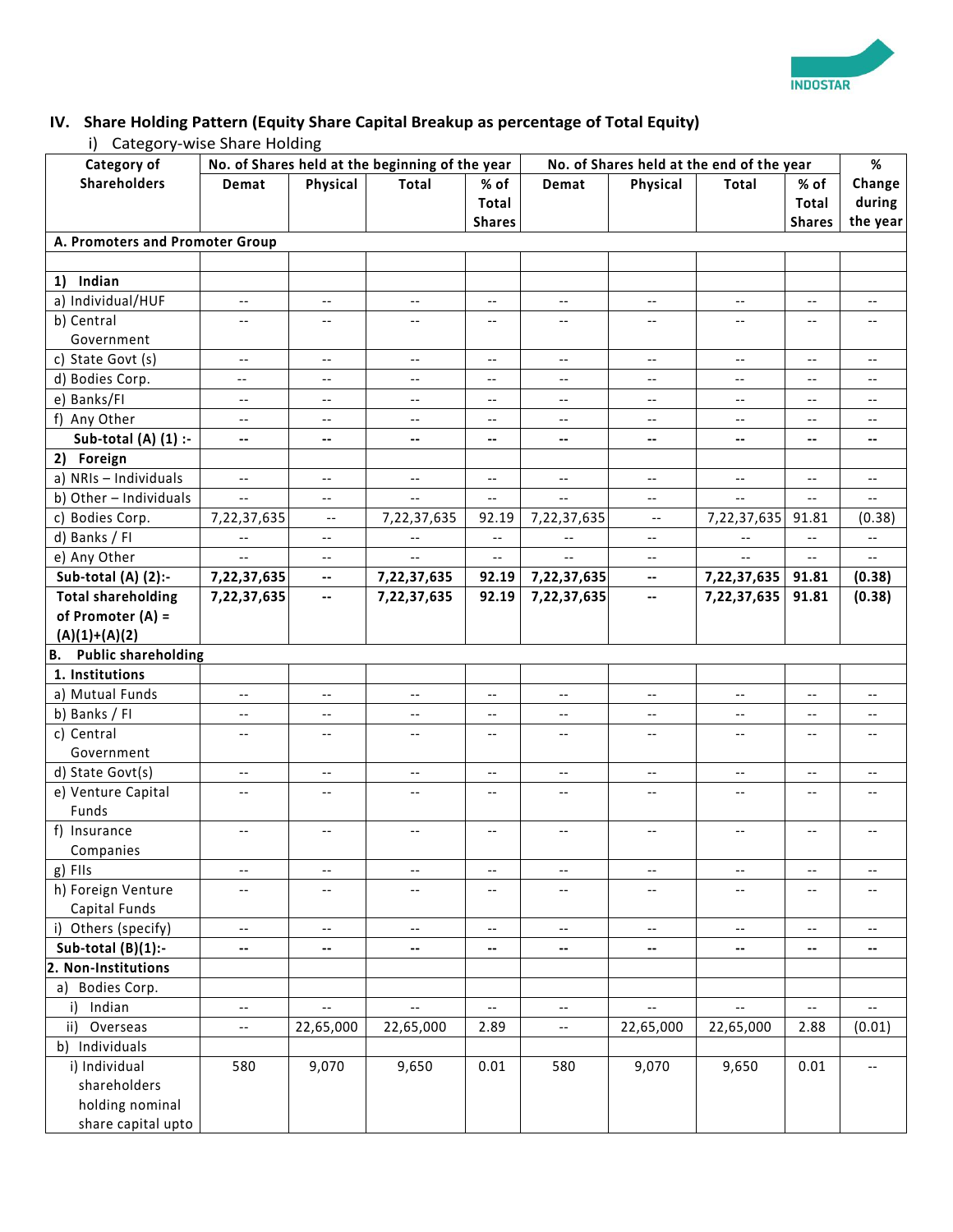

| Category of               |                   |                   | No. of Shares held at the beginning of the year |                          |             |                   | No. of Shares held at the end of the year |               | %        |
|---------------------------|-------------------|-------------------|-------------------------------------------------|--------------------------|-------------|-------------------|-------------------------------------------|---------------|----------|
| <b>Shareholders</b>       | Demat             | Physical          | Total                                           | % of                     | Demat       | Physical          | Total                                     | % of          | Change   |
|                           |                   |                   |                                                 | Total                    |             |                   |                                           | Total         | during   |
|                           |                   |                   |                                                 | <b>Shares</b>            |             |                   |                                           | <b>Shares</b> | the year |
| ₹1 lakh                   |                   |                   |                                                 |                          |             |                   |                                           |               |          |
| ii)Individual             | 19,33,600         | 19,15,914         | 38,49,514                                       | 4.91                     | 35,45,671   | 6,21,303          | 41,66,974                                 | 5.30          | 0.39     |
| shareholders              |                   |                   |                                                 |                          |             |                   |                                           |               |          |
| holding nominal           |                   |                   |                                                 |                          |             |                   |                                           |               |          |
| share capital in          |                   |                   |                                                 |                          |             |                   |                                           |               |          |
| excess of ₹1 lakh         |                   |                   |                                                 |                          |             |                   |                                           |               |          |
| Others<br>C)              | $\qquad \qquad -$ | $\qquad \qquad -$ |                                                 | $\overline{\phantom{a}}$ |             | $\qquad \qquad -$ |                                           | --            |          |
| Sub-total $(B)(2)$ :-     | 19,34,180         | 41,89,984         | 61,24,164                                       | 7.81                     | 35,46,251   | 28,95,373         | 64,41,624                                 | 8.19          | 0.38     |
| <b>Total Public</b>       | 19,34,180         | 41,89,984         | 61,24,164                                       | 7.81                     | 35,46,251   | 28,95,373         | 64,41,624                                 | 8.19          | 0.38     |
| Shareholding              |                   |                   |                                                 |                          |             |                   |                                           |               |          |
| $(B)=(B)(1)+(B)(2)$       |                   |                   |                                                 |                          |             |                   |                                           |               |          |
| C. Shares held by         |                   | --                |                                                 |                          |             |                   |                                           |               |          |
| <b>Custodian for GDRs</b> |                   |                   |                                                 |                          |             |                   |                                           |               |          |
| & ADRs                    |                   |                   |                                                 |                          |             |                   |                                           |               |          |
| <b>Grand Total</b>        | 7,41,71,815       | 41,89,984         | 7,83,61,799                                     | 100.00                   | 7,57,83,886 | 28,95,373         | 7,86,79,259                               | 100.00        |          |
| (A+B+C)                   |                   |                   |                                                 |                          |             |                   |                                           |               |          |

## ii) Shareholding of Promoters and Promoter Group:

| Sr.<br>No.     | Shareholder's<br><b>Name</b>                                    |                         | Shareholding at the beginning of the<br>year     |                                                              |                         | Shareholding at the end of the                    |                                                              |                                                           |
|----------------|-----------------------------------------------------------------|-------------------------|--------------------------------------------------|--------------------------------------------------------------|-------------------------|---------------------------------------------------|--------------------------------------------------------------|-----------------------------------------------------------|
|                |                                                                 | No. of<br><b>Shares</b> | % of total<br><b>Shares of</b><br>the<br>Company | % of Shares<br>Pledged /<br>encumbered<br>to total<br>shares | No. of<br><b>Shares</b> | year<br>% of total<br>Shares of<br>the<br>Company | % of Shares<br>Pledged /<br>encumbered<br>to total<br>shares | change<br>in<br>share<br>holding<br>during<br>the<br>year |
| $\mathbf{1}$   | Indostar Capital                                                | 7,11,02,635             | 90.74                                            | 0                                                            | 7,11,02,635             | 90.37                                             | 0                                                            | (0.37)                                                    |
| $\overline{2}$ | <b>Everstone Capital</b><br>Partners II LLC<br>(Promoter Group) | 11,35,000               | 1.45                                             | 0                                                            | 11,35,000               | 1.44                                              | $\pmb{0}$                                                    | (0.01)                                                    |
|                | <b>Total</b>                                                    | 7,22,37,635             | 92.19                                            | 0                                                            | 7,22,37,635             | 91.81                                             | 0                                                            | (0.38)                                                    |

### iii) Change in Promoters and Promoter Group's Shareholding:

| <b>Name</b>      | <b>Particulars</b>                                               | Shareholding at the   |                 | <b>Cumulative Shareholding</b>                       |            |
|------------------|------------------------------------------------------------------|-----------------------|-----------------|------------------------------------------------------|------------|
|                  |                                                                  | beginning of the year |                 | during the year                                      |            |
|                  |                                                                  | % of total<br>No. of  |                 | No. of                                               | % of total |
|                  |                                                                  | shares                | shares of       | shares                                               | shares of  |
|                  |                                                                  | the                   |                 |                                                      | the        |
|                  |                                                                  |                       | Company         |                                                      | Company    |
|                  | At the beginning of the year                                     | 7,11,02,635           | 90.74           | 7,11,02,635                                          | 90.74      |
| Indostar Capital | Date wise Increase / Decrease<br>in Shareholding during the year |                       |                 | No sale or purchase of equity shares during the year |            |
|                  | At the end of the year                                           | 7,11,02,635           | $90.37^{\circ}$ | 7,11,02,635                                          | 90.37      |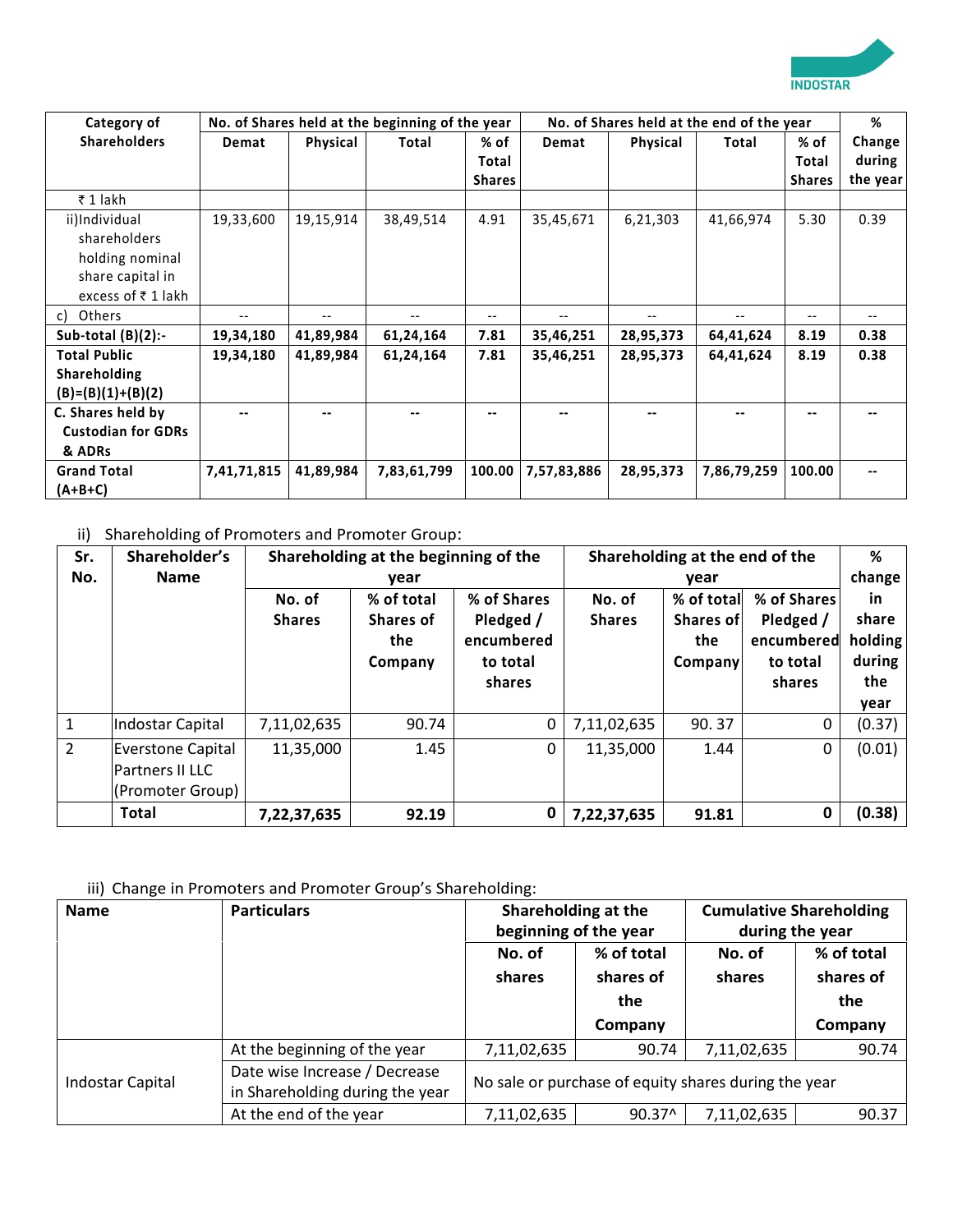

| <b>Name</b>                                                     | <b>Particulars</b>                                               |                         | Shareholding at the<br>beginning of the year         | <b>Cumulative Shareholding</b><br>during the year |               |  |
|-----------------------------------------------------------------|------------------------------------------------------------------|-------------------------|------------------------------------------------------|---------------------------------------------------|---------------|--|
|                                                                 |                                                                  | No. of                  | % of total                                           | No. of                                            | % of total    |  |
|                                                                 |                                                                  | shares of the<br>shares |                                                      | shares                                            | shares of the |  |
|                                                                 |                                                                  |                         | Company                                              |                                                   | Company       |  |
|                                                                 | At the beginning of the year                                     | 11,35,000               | 1.45                                                 | 11,35,000                                         | 1.45          |  |
| <b>Everstone Capital</b><br>Partners II LLC<br>(Promoter Group) | Date wise Increase / Decrease<br>in Shareholding during the year |                         | No sale or purchase of equity shares during the year |                                                   |               |  |
|                                                                 | At the end of the year                                           | 11,35,000               | $1.44^{\circ}$                                       | 11,35,000                                         | 1.44          |  |

*^ Due to issue and allotment of 3,17,460 equity shares during the year under review, the percentage of equity shares held to total equity shares of the Company as at the end of the year under review, will not match with the respective percentage of the equity shares held to total equity shares of the Company at the beginning of the year.* 

### iv) Shareholding Pattern of top ten Shareholders (other than Directors, Promoters, Promoter Group and Holders of GDRs and ADRs):

| <b>Name</b>                                                                                                     | <b>Particulars</b>                                               |                                                      | Shareholding at the                                  |                 | <b>Cumulative Shareholding</b> |  |
|-----------------------------------------------------------------------------------------------------------------|------------------------------------------------------------------|------------------------------------------------------|------------------------------------------------------|-----------------|--------------------------------|--|
|                                                                                                                 |                                                                  |                                                      | beginning of the year                                | during the year |                                |  |
|                                                                                                                 |                                                                  | No. of                                               | % of total                                           | No. of          | % of total                     |  |
|                                                                                                                 |                                                                  | shares                                               | shares of the                                        | shares          | shares of the                  |  |
|                                                                                                                 |                                                                  |                                                      | Company                                              |                 | Company                        |  |
|                                                                                                                 | At the beginning of the year                                     | 22,65,000                                            | 2.89                                                 | 22,65,000       | 2.89                           |  |
| Mission Street Pte.<br>Limited                                                                                  | Date wise Increase / Decrease<br>in Shareholding during the year |                                                      | No sale or purchase of equity shares during the year |                 |                                |  |
|                                                                                                                 | At the end of the year                                           | 22,65,000                                            | $2.88^{\degree}$                                     | 22,65,000       | 2.88                           |  |
| Ms. Laxmi Shivanand                                                                                             | At the beginning of the year                                     | 16,66,600                                            | 2.13                                                 | 16,66,600       | 2.13                           |  |
| Mankekar, jointly<br>with Mr. Shivanand<br>Shankar Mankekar,<br>jointly with<br>Mr. Kedar Shivanand<br>Mankekar | Date wise Increase / Decrease<br>in Shareholding during the year |                                                      | No sale or purchase of equity shares during the year |                 |                                |  |
|                                                                                                                 | At the end of the year                                           | 16,66,600                                            | $2.12^{\circ}$                                       | 16,66,600       | 2.12                           |  |
|                                                                                                                 | At the beginning of the year                                     | 7,50,000                                             | 0.96                                                 | 7,50,000        | 0.96                           |  |
| Mr. Sandeep Baid                                                                                                | Date wise Increase / Decrease<br>in Shareholding during the year | No sale or purchase of equity shares during the year |                                                      |                 |                                |  |
|                                                                                                                 | At the end of the year                                           | 7,50,000                                             | $0.95^$                                              | 7,50,000        | 0.95                           |  |
|                                                                                                                 | At the beginning of the year                                     | 4,31,458                                             | 0.55                                                 | 4,31,458        | 0.55                           |  |
| *Mr. Vimal Bhandari                                                                                             | Date wise Increase / Decrease<br>in Shareholding during the year |                                                      | No sale or purchase of equity shares during the year |                 |                                |  |
|                                                                                                                 | At the end of the year                                           | 4,31,458                                             | $0.55^{\text{A}}$                                    | 4,31,458        | 0.55                           |  |
|                                                                                                                 | At the beginning of the year                                     | 2,70,000                                             | 0.34                                                 | 2,70,000        | 0.34                           |  |
| Mr. Prashant Joshi                                                                                              | Date wise Increase / Decrease<br>in Shareholding during the year |                                                      | No sale or purchase of equity shares during the year |                 |                                |  |
|                                                                                                                 | At the end of the year                                           | 2,70,000                                             | $0.34^$                                              | 2,70,000        | 0.34                           |  |
|                                                                                                                 | At the beginning of the year                                     | 2,63,615                                             | 0.34                                                 | 2,63,615        | 0.34                           |  |
| <sup>@</sup> Mr. Shailesh Shirali                                                                               | Date wise Increase / Decrease<br>in Shareholding during the year |                                                      | No sale or purchase of equity shares during the year |                 |                                |  |
|                                                                                                                 | At the end of the year                                           | 2,63,615                                             | $0.34^$                                              | 2,63,615        | 0.34                           |  |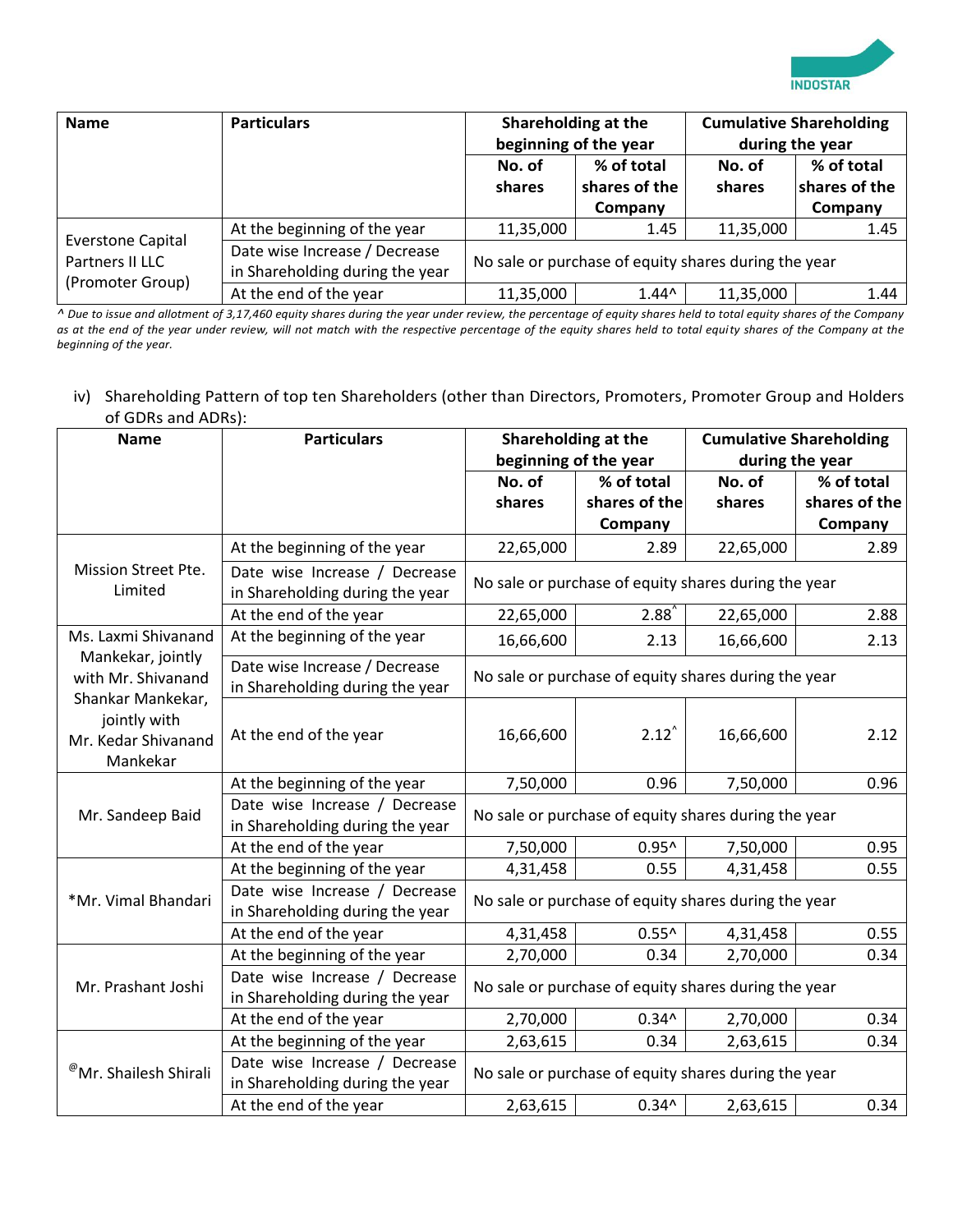

| <b>Name</b>                                         | <b>Particulars</b>                                               | Shareholding at the                                  | beginning of the year                                |                  | <b>Cumulative Shareholding</b><br>during the year |
|-----------------------------------------------------|------------------------------------------------------------------|------------------------------------------------------|------------------------------------------------------|------------------|---------------------------------------------------|
|                                                     |                                                                  | No. of<br>shares                                     | % of total<br>shares of the<br>Company               | No. of<br>shares | % of total<br>shares of the<br>Company            |
|                                                     | At the beginning of the year                                     | 1,40,000                                             | 0.18                                                 | 1,40,000         | 0.18                                              |
| Mr. Saurabh<br>Agarwal, jointly with                | Date wise Increase / Decrease<br>in Shareholding during the year |                                                      | No sale or purchase of equity shares during the year |                  |                                                   |
| Mr. Sandeep Baid                                    | At the end of the year                                           | 1,40,000                                             | $0.18^$                                              | 1,40,000         | 0.18                                              |
|                                                     | At the beginning of the year                                     | 1,18,741                                             | 0.15                                                 | 1,18,741         | 0.15                                              |
| Mr. Vivek Agarwall                                  | Date wise Increase / Decrease<br>in Shareholding during the year |                                                      | No sale or purchase of equity shares during the year |                  |                                                   |
|                                                     | At the end of the year                                           | 1,18,741                                             | $0.15^{\prime}$                                      | 1,18,741         | 0.15                                              |
| Mr. Manoj Ajmera,                                   | At the beginning of the year                                     | 80,000                                               | 0.10                                                 | 80,000           | 0.10                                              |
| jointly with<br>Mr. Bandish Ajmera,<br>jointly with | Date wise Increase / Decrease<br>in Shareholding during the year | No sale or purchase of equity shares during the year |                                                      |                  |                                                   |
| Mr. Sandeep Baid                                    | At the end of the year                                           | 80,000                                               | $0.10^$                                              | 80,000           | 0.10                                              |
|                                                     | At the beginning of the year                                     | 48,257                                               | 0.06                                                 | 48,257           | 0.06                                              |
| Mr. Jayant Gunjal                                   | Date wise Increase / Decrease<br>in Shareholding during the year |                                                      | No sale or purchase of equity shares during the year |                  |                                                   |
|                                                     | At the end of the year                                           | 48,257                                               | $0.06^$                                              | 48,257           | 0.06                                              |
| Ms. Suman Gandhi,                                   | At the beginning of the year                                     | 47,000                                               | 0.06                                                 | 47,000           | 0.06                                              |
| jointly with<br>Mr. Omprakash                       | Date wise Increase / Decrease<br>in Shareholding during the year |                                                      | No sale or purchase of equity shares during the year |                  |                                                   |
| Gandhi, jointly with<br>Mr. Sandeep Baid            | At the end of the year                                           | 47,000                                               | $0.06^$                                              | 47,000           | 0.06                                              |
|                                                     | At the beginning of the year                                     | 33,843                                               | 0.04                                                 | 33,843           | 0.04                                              |
| Mr. Pankaj Thapar                                   | Date wise Increase / Decrease<br>in Shareholding during the year |                                                      | No sale or purchase of equity shares during the year |                  |                                                   |
|                                                     | At the end of the year                                           | 33,843                                               | $0.04^{\prime}$                                      | 33,843           | 0.04                                              |

*\*Mr. Vimal Bhandari resigned as a Non-Executive Director from January 11, 2018.*

*@Mr. Shailesh Shirali resigned as a Whole-Time Director from January 29, 2018.*

*^Due to issue and allotment of 3,17,460 equity shares during the year under review the percentage of equity shares held to total equity shares of the Company as at the end of the year under review, will not match with the respective percentage of the equity shares held to total equity shares of the Company at the beginning of the year.* 

#### v) Shareholding of Directors and Key Managerial Personnel:

| <b>Name</b>              | <b>Particulars</b>                     |                  | Shareholding at the<br>beginning of the year |                  | <b>Cumulative Shareholding</b><br>during the year |
|--------------------------|----------------------------------------|------------------|----------------------------------------------|------------------|---------------------------------------------------|
|                          |                                        | No. of<br>shares | % of total<br>shares of the<br>Company       | No. of<br>shares | % of total<br>shares of the<br>Company            |
| Mr. R. Sridhar           | At the beginning of the year           |                  |                                              |                  |                                                   |
| <b>(Executive Vice -</b> | Purchase during the year - May 8, 2017 | 3,17,460         | 0.40                                         | 3,17,460         | 0.40                                              |
| Chairman & CEO)          | At the end of the year                 | 3,17,460         | 0.40                                         | 3,17,460         | 0.40                                              |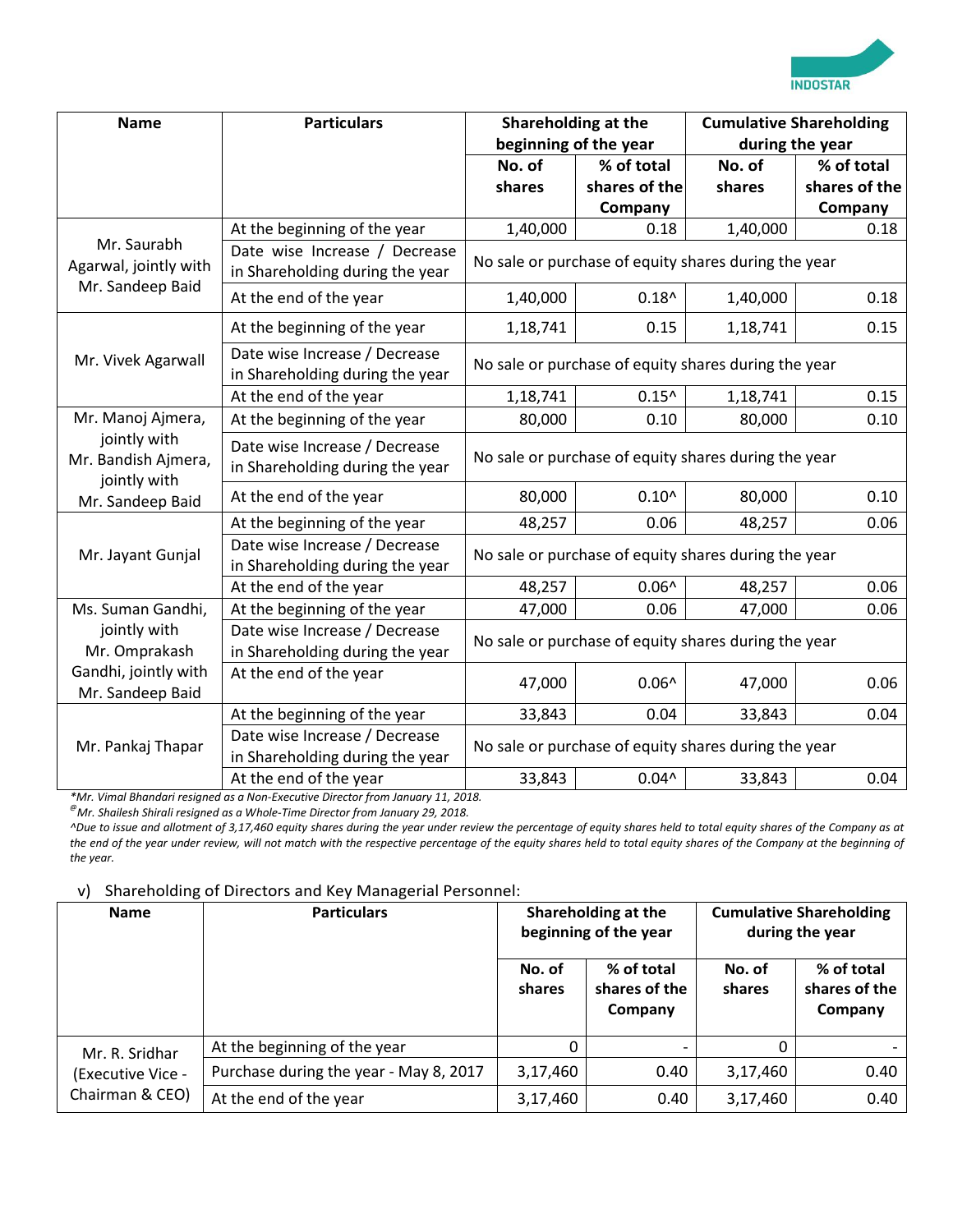

| <b>Name</b>                           | <b>Particulars</b>                                                            |                  | Shareholding at the<br>beginning of the year         |                  | <b>Cumulative Shareholding</b><br>during the year |
|---------------------------------------|-------------------------------------------------------------------------------|------------------|------------------------------------------------------|------------------|---------------------------------------------------|
|                                       |                                                                               | No. of<br>shares | % of total<br>shares of the<br>Company               | No. of<br>shares | % of total<br>shares of the<br>Company            |
| *Mr. Sailesh                          | At the beginning of the year                                                  | 2,63,615         | 0.34                                                 | 2,63,615         | 0.34                                              |
| Shirali<br>(Whole-Time                | Date wise Increase /<br>Decrease<br>in<br>Shareholding during the year        |                  | No sale or purchase of equity shares during the year |                  |                                                   |
| Director)                             | At the end of the year                                                        | 2,63,615         | $0.34^$                                              | 2,63,615         | 0.34                                              |
| $^{\circledR}$ Mr. Vimal              | At the beginning of the year                                                  | 4,31,458         | 0.55                                                 | 4,31,458         | 0.55                                              |
| <b>Bhandari</b><br>(Non-Executive     | Date wise Increase /<br>Decrease<br>in<br>Shareholding during the year        |                  | No sale or purchase of equity shares during the year |                  |                                                   |
| Director)                             | At the end of the year                                                        | 4,31,458         | $0.55^{\circ}$                                       | 4,31,458         | 0.55                                              |
|                                       | At the beginning of the year                                                  | 33,843           | 0.04                                                 | 33,843           | 0.04                                              |
| Mr. Pankaj Thapar<br>(Chief Financial | Date wise Increase /<br>Decrease<br><i>in</i><br>Shareholding during the year |                  | No sale or purchase of equity shares during the year |                  |                                                   |
| Officer)                              | At the end of the year                                                        | 33,843           | 0.04                                                 | 33,843           | 0.04                                              |
|                                       | At the beginning of the year                                                  | 10               | 0.00                                                 | 10               | 0.00                                              |
| Mr. Jitendra Bhati<br>(Company        | Date wise Increase<br>Decrease<br>in<br>Shareholding during the year          |                  | No sale or purchase of equity shares during the year |                  |                                                   |
| Secretary)                            | At the end of the year                                                        | 10               | $0.00^{\circ}$                                       | 10               | 0.00                                              |

*\*Mr. Shailesh Shirali resigned as a Whole-Time Director from January 29, 2018. @Mr. Vimal Bhandari resigned as Non-Executive Director from January 11, 2018.*

*Note:* 

*(i) Mr. Dhanpal Jhaveri, Mr. Sameer Sain, Mr. Alok Oberoi and Mr. Bobby Parikh, Directors of the Company, did not hold any shares at the beginning and at the end of the year under review.*

*(ii) Mr. L. Brooks Entwistle, Mr. Deepak Shahdadpuri, Ms. Shweta Bhatia, Mr. Ravi Narain, Mr. D. Sivanandhan and Mr. Eric Stuart Schwartz, Directors of the Company who resigned during the year under review, did not hold any shares at the beginning of the year under review and at their respective date of resignation.*

*(iii) Mr. Dinesh Kumar Mehrotra, Mr. Hemant Kaul and Ms. Naina Krishna Murthy, appointed as Directors of the Company from February 5, 2018, did not hold any shares at the time of their appointment and at the end of the year under review.*

#### **V. Indebtedness**

Indebtedness of the Company including interest outstanding / accrued but not due for payment

|                                                  |                      |             |                 | $(\bar{\tau}$ in lacs) |
|--------------------------------------------------|----------------------|-------------|-----------------|------------------------|
|                                                  | <b>Secured Loans</b> | *Unsecured  | <b>Deposits</b> | <b>Total</b>           |
|                                                  | excluding Deposits   | Loans       |                 | <b>Indebtedness</b>    |
| Indebtedness at the beginning of the financial   |                      |             |                 |                        |
| year                                             |                      |             |                 |                        |
| (i)<br><b>Principal Amount</b>                   | 2,68,149.11          | 70,500.00   | 0               | 338,649.11             |
| (i)<br>Interest due but not paid                 | 0                    | 0           | 0               |                        |
| (iii)<br>Interest accrued but not due            | 7,615.03             | 0           | 0               | 7,615.03               |
| Total (i+ii+iii)                                 | 2,75,764.14          | 70,500.00   | 0               | 3,46,264.14            |
| Change in Indebtedness during the financial year |                      |             |                 |                        |
| Addition<br>$\bullet$                            | 1,83,018.93          | 1,02,838.36 | 0               | 2,85,857.29            |
| Reduction                                        | (1,05,250.98)        | (36,000.00) | 0               | (1, 41, 250.98)        |
| <b>Net Change</b>                                | 77,767.96            | 66,838.36   | 0               | 1,44,606.32            |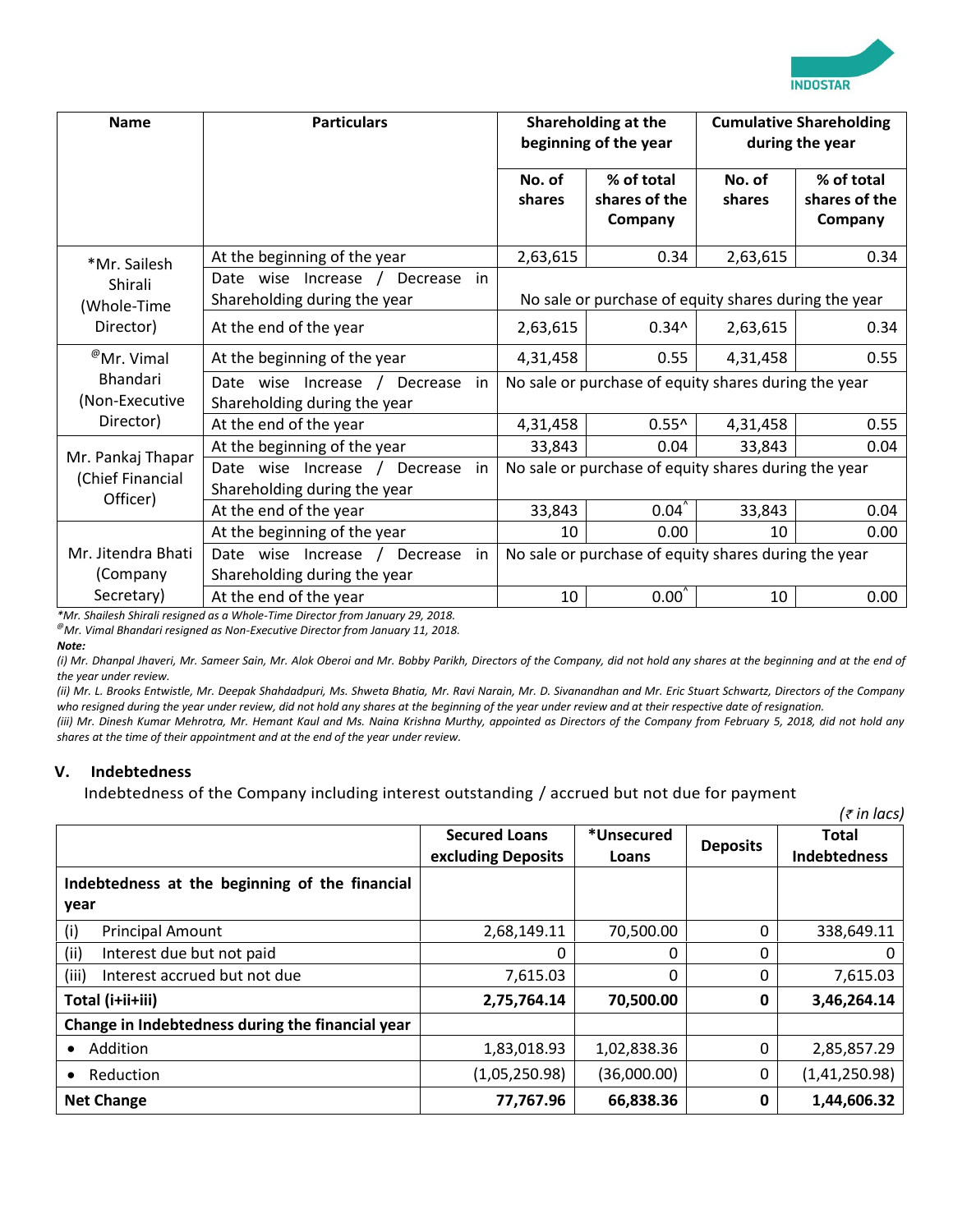

|       | Indebtedness at the end of the financial year |             |             |             |
|-------|-----------------------------------------------|-------------|-------------|-------------|
| (i)   | <b>Principal Amount</b>                       | 3,47,464.37 | 1,37,338.36 | 4,84,802.73 |
| (ii)  | Interest due but not paid                     |             |             |             |
| (iii) | Interest accrued but not due                  | 6,067.73    |             | 6,067.73    |
|       | Total (i+ii+iii)                              | 3,53,532.10 | 1,37,338.36 | 4,90,870.46 |

*\* includes Commercial Paper*

### **VI. Remuneration of Directors and Key Managerial Personnel**

A. Remuneration to Managing Director and Whole-time Director:

|                |                                                                                              |                                                                                                                                                                          |                                                      |                                               | $(\bar{\tau}$ in lacs) |  |
|----------------|----------------------------------------------------------------------------------------------|--------------------------------------------------------------------------------------------------------------------------------------------------------------------------|------------------------------------------------------|-----------------------------------------------|------------------------|--|
| Sr.            | <b>Particulars of Remuneration</b>                                                           | Name of MD / WTD                                                                                                                                                         | <b>Total Amount</b>                                  |                                               |                        |  |
| No.            |                                                                                              | Mr. R. Sridhar<br>(Executive Vice-<br>Chairman & CEO)                                                                                                                    | <sup>@</sup> Mr. Shailesh<br><b>Shirali</b><br>(WTD) | *Mr. Vimal<br><b>Bhandari</b><br>(MD and CEO) |                        |  |
| $\mathbf{1}$   | Gross salary                                                                                 |                                                                                                                                                                          |                                                      |                                               |                        |  |
|                | (a) Salary as per provisions<br>contained in section 17(1)<br>of the Income-tax Act,<br>1961 | 326.43                                                                                                                                                                   | 471.76                                               | 35.31                                         | 833.50                 |  |
|                | (b) Value of perquisites under<br>section 17(2) of the<br>Income-tax Act, 1961               | 0.17                                                                                                                                                                     |                                                      |                                               | 0.17                   |  |
|                | (c) Profits in lieu of salary<br>under section 17(3) of the<br>Income-tax Act, 1961          | --                                                                                                                                                                       |                                                      | --                                            |                        |  |
| $\overline{2}$ | <b>Stock Option</b>                                                                          | --                                                                                                                                                                       | $- -$                                                | $-$                                           |                        |  |
| 3              | Sweat Equity                                                                                 | $\qquad \qquad -$                                                                                                                                                        | $- -$                                                | $-$                                           |                        |  |
| 4              | Commission<br>- as % of profit<br>- others, specify                                          |                                                                                                                                                                          |                                                      |                                               |                        |  |
| 5              | Others (Reimbursements)                                                                      | 2.83                                                                                                                                                                     |                                                      | 0.01                                          | 2.84                   |  |
|                | Total (A)                                                                                    | 329.43                                                                                                                                                                   | 471.76                                               | 35.32                                         | 836.51                 |  |
|                | Ceiling as per the Companies<br>Act, 2013                                                    | ₹ 3,608.99 lacs as on financial year ended March 31, 2018 (Being 10% of the<br>net profits of the Company as calculated under Section 198 of the<br>Companies Act, 2013) |                                                      |                                               |                        |  |

*@Mr. Shailesh Shirali resigned as Whole-Time Director from January 29, 2018.*

*\*Mr. Vimal Bhandari resigned as Managing Director & CEO from April 18, 2017.*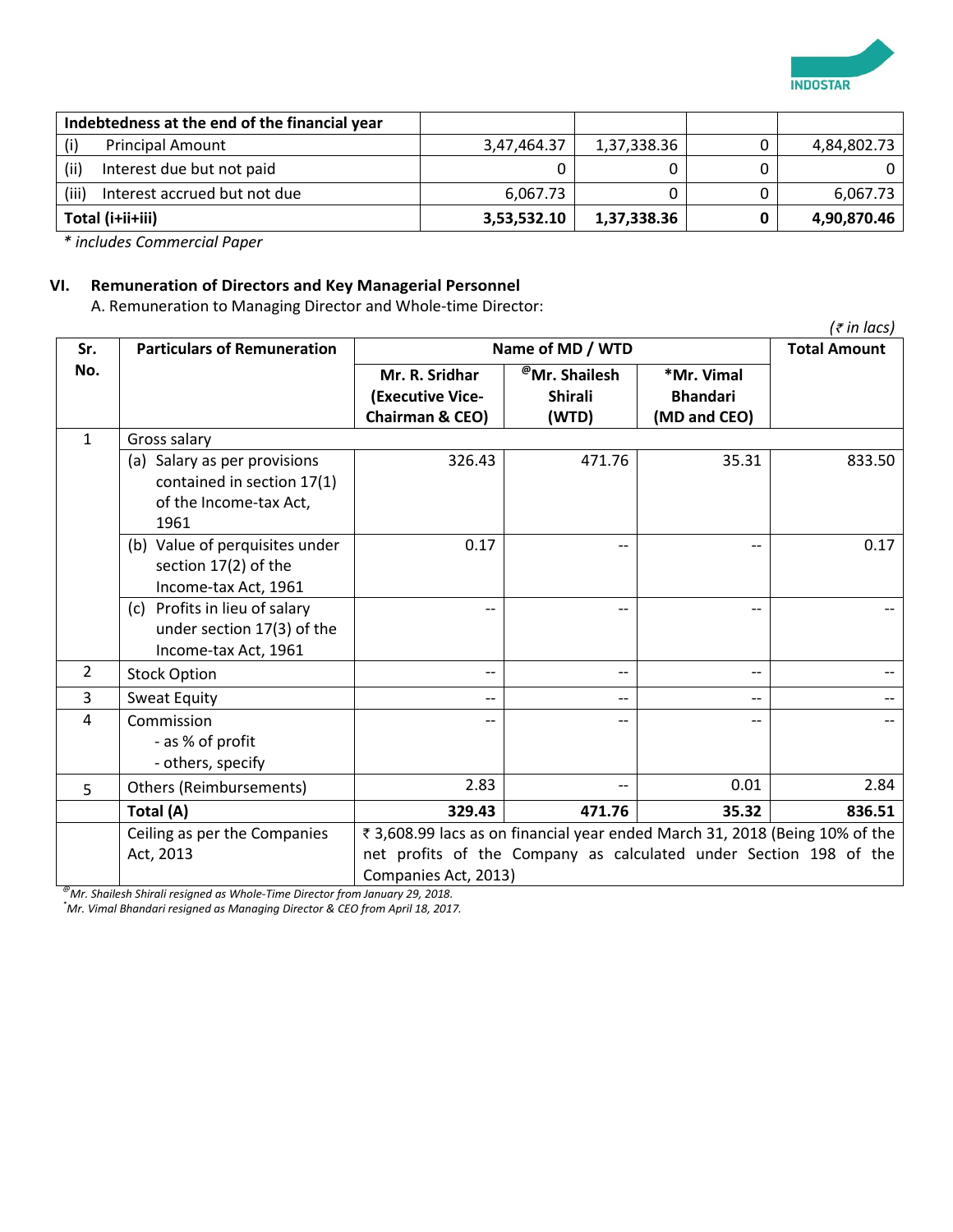

#### B. Remuneration to other Directors: **Independent Directors**

|                                                  |                               |                                 |                                               |                               |                                                          |                               |                                                  | (₹ in lacs)   |  |  |
|--------------------------------------------------|-------------------------------|---------------------------------|-----------------------------------------------|-------------------------------|----------------------------------------------------------|-------------------------------|--------------------------------------------------|---------------|--|--|
| <b>Particulars of</b>                            |                               |                                 | <b>Name of Directors</b><br><b>Total</b>      |                               |                                                          |                               |                                                  |               |  |  |
| <b>Remuneration</b>                              | Mr.<br><b>Bobby</b><br>Parikh | $*Mr.$<br>Ravi<br><b>Narain</b> | *Mr. Eric<br><b>Stuart</b><br><b>Schwartz</b> | *Mr. D.<br><b>Sivanandhan</b> | *Mr.<br><b>Dinesh</b><br><b>Kumar</b><br><b>Mehrotra</b> | *Mr.<br><b>Hemant</b><br>Kaul | *Ms.<br><b>Naina</b><br><b>Krishna</b><br>Murthy | <b>Amount</b> |  |  |
| Fee for attending<br>board/committee<br>meetings | $^{\circ}$ 6.55               | 6.05                            | 1.00                                          | 4.55                          | 1.00                                                     | 1.00                          | 1.00                                             | 21.15         |  |  |
| #Commission                                      | 10.00                         | 7.50                            | 7.50                                          | 7.50                          | 2.50                                                     | 2.50                          | 2.50                                             | 40.00         |  |  |
| Others, please<br>specify                        | $\qquad \qquad -$             | $\qquad \qquad -$               | $- -$                                         | --                            | --                                                       | --                            | $\overline{\phantom{m}}$                         | $- -$         |  |  |
| Total (1)                                        | 16.55                         | 13.55                           | 8.50                                          | 12.05                         | 3.50                                                     | 3.50                          | 3.50                                             | 61.15         |  |  |

*\*Note:*

*Mr. Ravi Narain resigned as Non-Executive Independent Director from January 10, 2018.* 

*Mr. Eric Stuart Schwartz and Mr. D. Sivanandhan resigned as Non-Executive Independent Director(s) from February 5, 2018, respectively.* 

*Mr. Dinesh Kumar Mehrotra, Mr. Hemant Kaul and Ms. Naina Krishna Murthy were appointed as Non-Executive Independent Director(s) from February 5, 2018, respectively.*

*@ Sitting Fee of* ` *0.25 lacs for the meeting attended in financial year 2017-18 was paid in financial year 2018-19. # Commission for the financial year 2017-18 paid during the financial year 2018-19.*

#### **Other Non-Executive Directors**

|                                                      |                                                                                                                                                                       |                                     |                              |                                |                                       |                                        | $($ ₹ in lacs)<br>Total |
|------------------------------------------------------|-----------------------------------------------------------------------------------------------------------------------------------------------------------------------|-------------------------------------|------------------------------|--------------------------------|---------------------------------------|----------------------------------------|-------------------------|
| <b>Particulars of</b>                                | <b>Name of Directors</b>                                                                                                                                              |                                     |                              |                                |                                       |                                        |                         |
| Remuneration                                         | Mr. Dhanpal<br><b>Jhaveri</b>                                                                                                                                         | Mr.<br><b>Sameer</b><br><b>Sain</b> | Mr.<br>Alok<br><b>Oberoi</b> | *Mr.<br>L. Brooks<br>Entwistle | *Mr.<br><b>Deepak</b><br>Shahdadpuri  | *Ms.<br><b>Shweta</b><br><b>Bhatia</b> | <b>Amount</b>           |
| Fee for attending board<br>/committee meetings       |                                                                                                                                                                       |                                     |                              |                                |                                       |                                        |                         |
| Commission                                           | $\hspace{0.05cm}$ – $\hspace{0.05cm}$                                                                                                                                 | --                                  | --                           | $- -$                          | $\hspace{0.05cm}$ – $\hspace{0.05cm}$ | --                                     |                         |
| Others, please specify                               | $\hspace{0.05cm}$ – $\hspace{0.05cm}$                                                                                                                                 | --                                  | --                           | $\qquad \qquad -$              | $-\,-$                                | --                                     |                         |
| Total (2)                                            | $- -$                                                                                                                                                                 | --                                  | --                           | --                             | $\overline{\phantom{m}}$              | --                                     |                         |
| Total $(B)=(1+2)$                                    |                                                                                                                                                                       |                                     |                              |                                |                                       |                                        | 61.15                   |
| Ceiling as per the Act                               | ₹ 360.90 lacs as on financial year ended March 31, 2018 (Being 1% of the net profits of the<br>Company as calculated under Section 198 of the Companies Act, 2013)    |                                     |                              |                                |                                       |                                        |                         |
| <b>Total Managerial</b><br><b>Remuneration (A+B)</b> |                                                                                                                                                                       |                                     |                              |                                |                                       |                                        | 897.66                  |
| Overall Ceiling as per the<br>Companies Act, 2013    | ₹ 3,969.89 lacs as on financial year ended March 31, 2018 (Being 11% of the net profits of the<br>Company as calculated under Section 198 of the Companies Act, 2013) |                                     |                              |                                |                                       |                                        |                         |

*\*Note:*

*Mr. L. Brooks Entwistle and Mr. Deepak Shahdadpuri resigned as Non-Executive Director(s) from January 29, 2018, respectively.*

*Ms. Shweta Bhatia resigned as Non-Executive Director from February 5, 2018.*